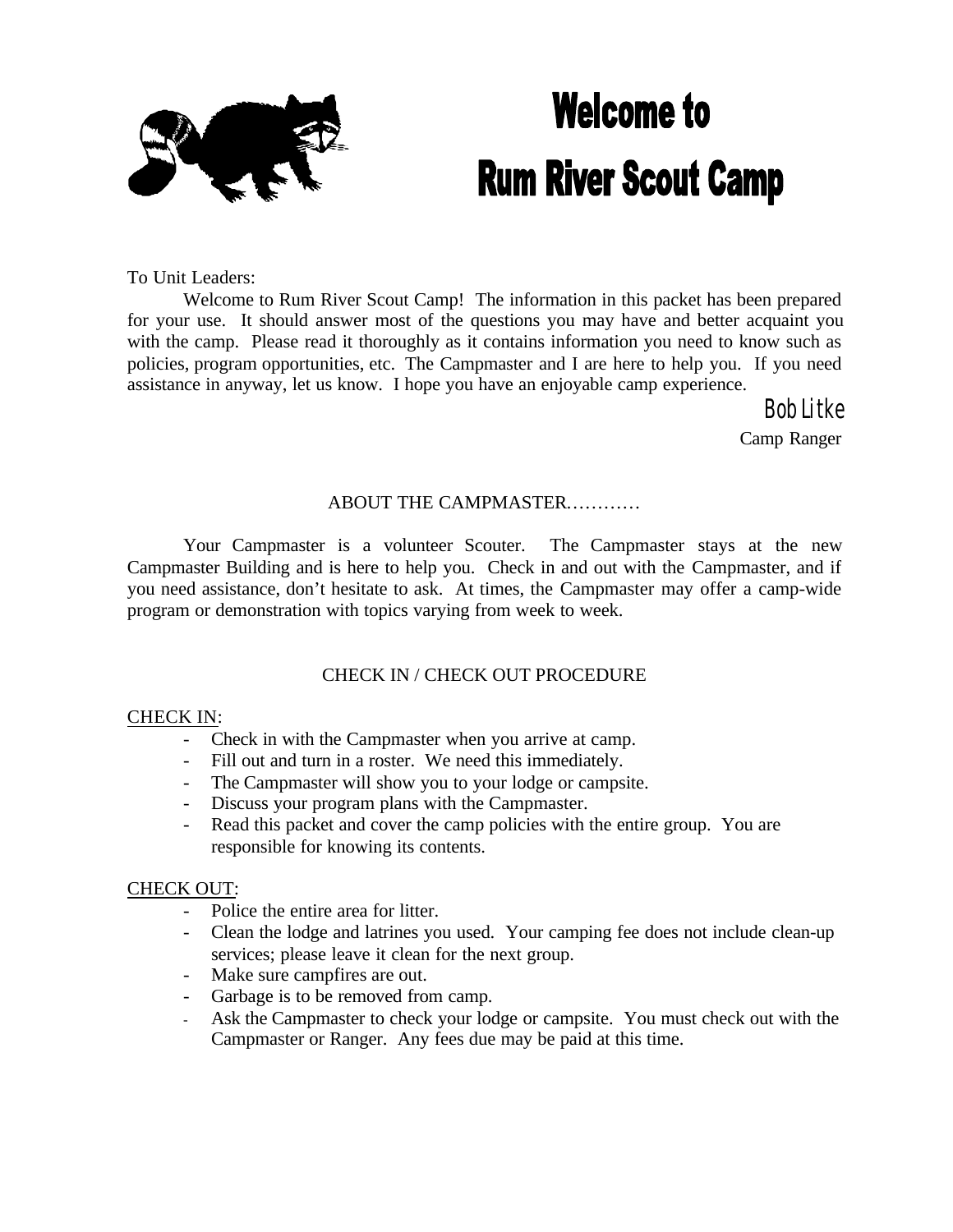## **CAMP POLICIES**



s.

This camp belongs to the Viking Council, Boy Scouts of America. Therefore, as Scouts and Scouters, it belongs to you. Please treat it as if it were yours, and preserve it for future generation

**VEHICLES** The camp speed limit is 15 mph. Each passenger must have a seat belt. No passengers are allowed in the back of trucks, or on trailers, tailgates, running boards, etc. All vehicles are to remain on the road or in designated parking areas. All gear is to be carried into the site. ATV's, dirt bikes, and snowmobiles are prohibited.

**FIRES** Campfires are to be built only in designated rings. State law requires that campfires not exceed three feet in diameter and three feet in height. The Camp Ranger may prohibit campfires during extremely dry conditions.

**CHEMICAL FUELS** Liquid fuels and propane may only be used under direct adult supervision. Liquid fuels are not recommended. Chemical fuels and open flames are prohibited in tents. Chemical fuels may not be used to start fires.

**ADULT LEADERSHIP** Units must have at least two adult leaders in camp at all times. No youth are allowed to wander about camp without adult supervision. You are responsible for your Scouts and their actions!

**CONSERVATION** Please conserve our natural resources. No digging, trenching, or raking is allowed. Standing brush or timber is not to be cut without approval of the Camp Ranger. Use camp toilets and latrines properly; do not dispose of garbage, cans, wash water, etc. in these facilities.

**FIREARMS AND ARCHERY EQUIPMENT** Firearms and archery equipment are available at camp for unit activities. Personal firearms and archery equipment are allowed only with prior approval of the Camp Ranger, and must be checked in upon arrival. No ammunition of any kind may be brought to camp.

**RANGES** The BB gun and archery ranges are available to your unit. If you wish to use them, make arrangements with the Campmaster. A State or Council certified instructor is required for BB guns and archery shoots. If you don't have qualified instructors, we may be able to provide them with advance notice. Written parental permission is required to use firearms, including BB guns.

**BEACHES** You are welcome and encouraged to use the waterfront facilities at camp. The SAFE SWIM DEFENSE PLAN and SAFETY AFLOAT PLAN must be followed.

**PETS** Pets are not allowed in camp.

**ALCOHOL AND UNLAWFUL DRUGS** Are not allowed in camp.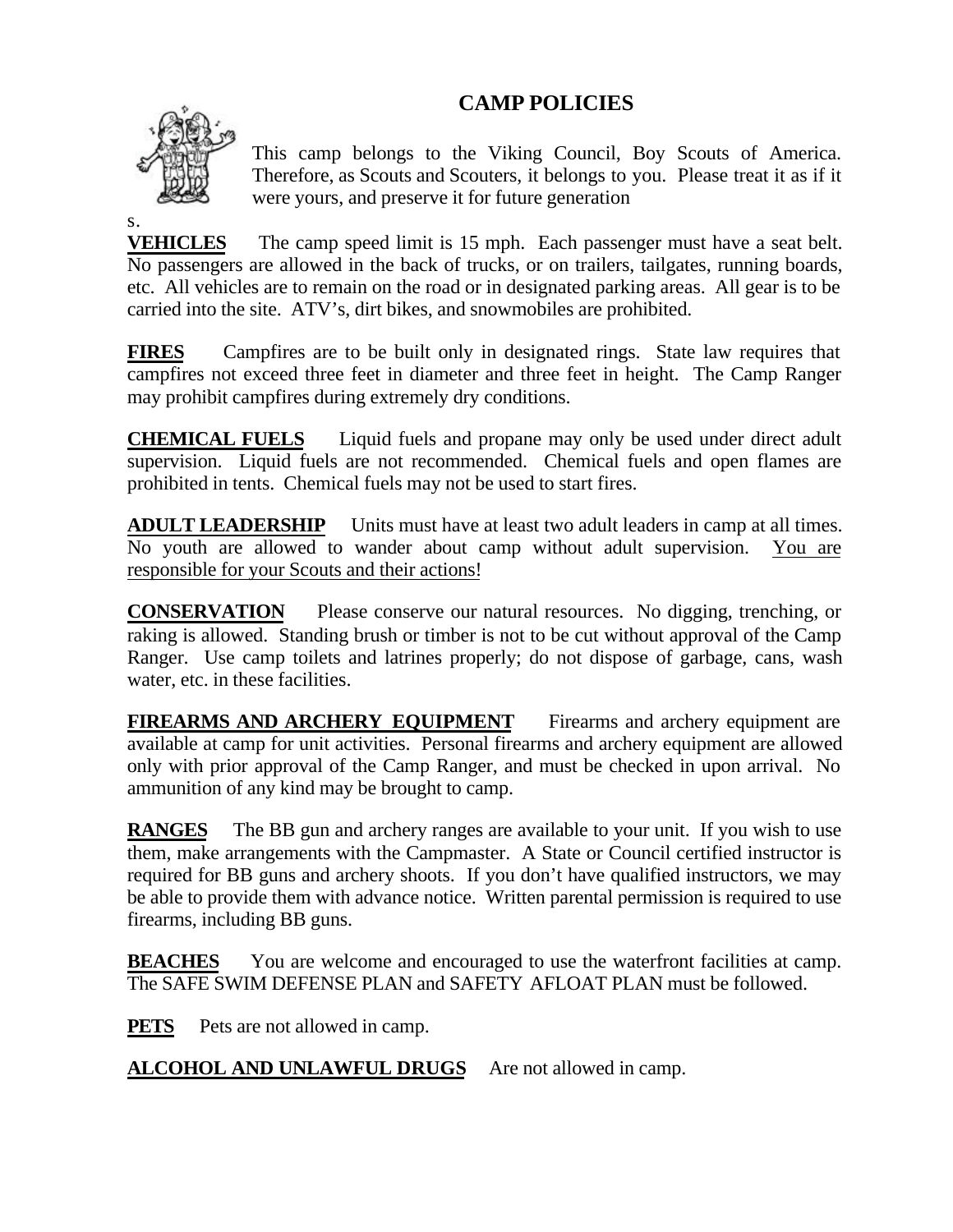# **FACILITIES AND PROGRAM IDEAS**

Make sure the program activities you choose are age and ability appropriate for your Scouts!

## **WATERFRONT**

- FISHING…..try the Rum River.

## **FIELD SPORTS**

- BB GUN RANGE…..for all Scouts with a qualified instructor.
- ARCHERY RANGE…..for all Scouts with a qualified instructor.
- ORIENTEERING…..10 permanent markers, detailed maps.
- VOLLEYBALL
- SOCCER

## **WINTER ACTIVITIES**

- CROSS-COUNTRY SKIING…..over eight miles of trails.
- SNOWSHOEING…..explore places you can't get to in the summer.
- SLIDING…..can you handle Rambo Hill? Lighted until 11:00 p.m.
- BROOMBALL…..try some friendly competition.
- POLAR DOME…..a neat way to build quinzees.

## **ADVANCEMENT**

- PIONEERING…..treated pioneering poles are available.
- SKILL KITS…..many kits are available to supplement your program.
- NATURE TRAIL…..take a hike on the self-guided nature trail.
- NIGHT SKIES…..check out those stars.
- HIKING…..there are many miles of trails.
- ORIENTEERING…..40 permanent markers, detailed maps.

## **MISCELLANEOUS**

- RELIGIOUS SERVICES…..see Campmaster for materials.
- CONFIDENCE COURSE…..obstacle course.
- TRADING POST…..hours posted at Crosby Lodge.
- MOVIES…..VCR/monitor and tapes available for rent.

Use your imagination. The more your Scouts enjoy their camping experience, the longer they will stay in the Scouting program.

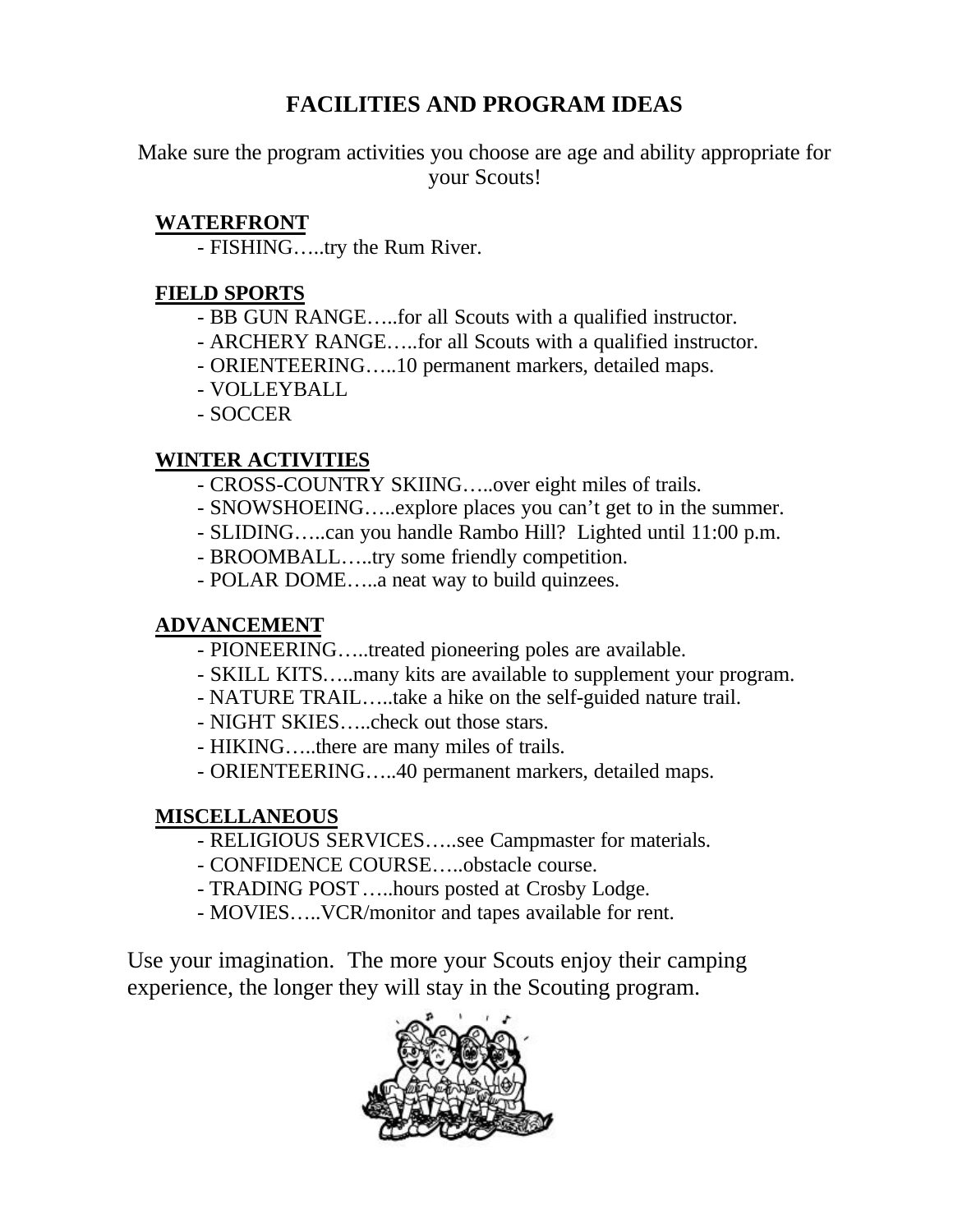

**Naturalist** 

# **WEBELOS ACTIVITY KITS**

Materials are available to help you work on the following Activity Badges:







Outdoorsman



Family



Readyman

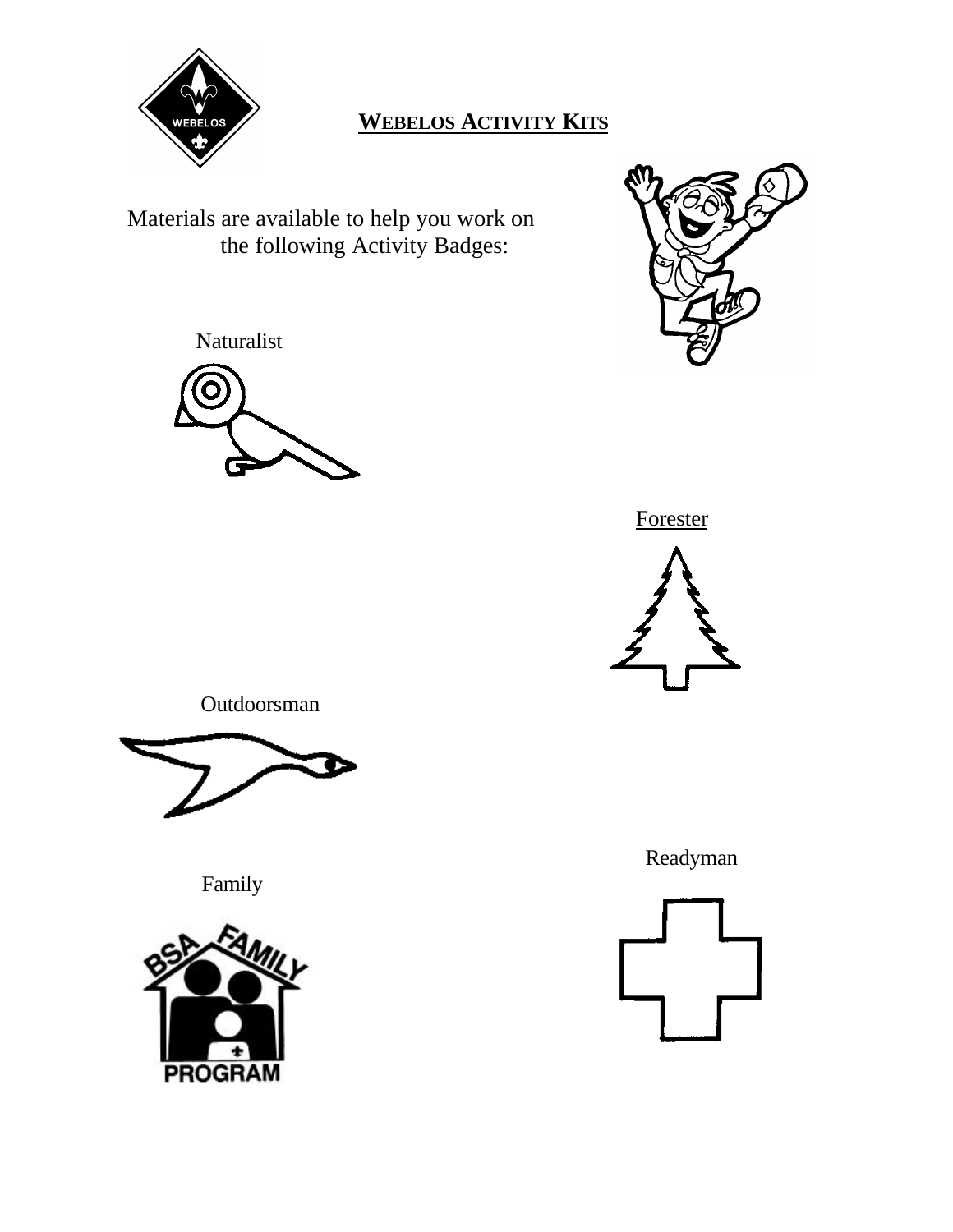## **BOY SCOUT SKILL KITS**



#### Beginner's Compass Game Kit

• *Prepackaged, this familiar circle compass game introduces compass use.*

#### Official Scout Compass Game Kit

• *The familiar 100 ft. rope game. Use Boy Scout Handbook for instructions on compass use.*

#### Map & Compass Kit

• *More comprehensive than Beginner's Compass Kit, includes instructions for map & compass, orienteering, more compass use and map making.*

#### Super Orienteering Kit

• *Variety of activities and games for a comprehensive exposure to orienteering. Includes circle game, 100 ft. line game, Map & Compass Kit information.*

#### Campfire Program Kit

• *To be used for planning and during a successful campfire program.*

#### Dutch Oven Cooking Kit

• *Numerous recipes and instructions for camp cooking. You supply the food; suggested: Swiss steak, baked potato, veg. Stew, pizza, baked eggs, lazy cobbler (sliced peaches, cake mix, cinnamon, margarine).*

#### Fire Building Kit

• *DO NOT BURN ANY ITEM in this kit. This kit is for practice setting up different types of fires as well as using kinds of woods. IF you're going to start a fire, you will need to gather tinder and wood.*

#### First Aid Kit – "Dem Bones"

• *Learn about and splint broken bones, sprains, strains, bone and joint injuries.*

#### First Aid Kit – "Mummyman Gets Carried Away"

• *Learn about R.I.C.E., use elastic roller bandaging, pressure bandaging, do transports and carries.*

#### First Aid Kit – "Mad About 1<sup>st</sup> Aid Trivia Game"

• *Games to play and amuse with cards to make up questions and supplies to enact 1st Aid. Info. cards include all areas except: Bones, sprains, strains, splinting, bandaging and carries. Find CPR, Hurry cases, shock, fishhook removal, object in the eye, heatstroke, diabetes, seizures, rescue knots, and more.*

#### Knife, Axe & Saw Sharpening Kit

• *Practice safely sharpening and proper use of knife, axe, & saw.*

#### Knot Tying Kit

• *Directions, ropes, materials for practicing and enrichment information.*

#### Rope Making Kit

• *Experience twisting your own rope.*

#### Signaling & Communication Kit

• *For a more fun-filled and challenging campout, try communicating in code, Morse Code, Wig Wagging (signal flags).*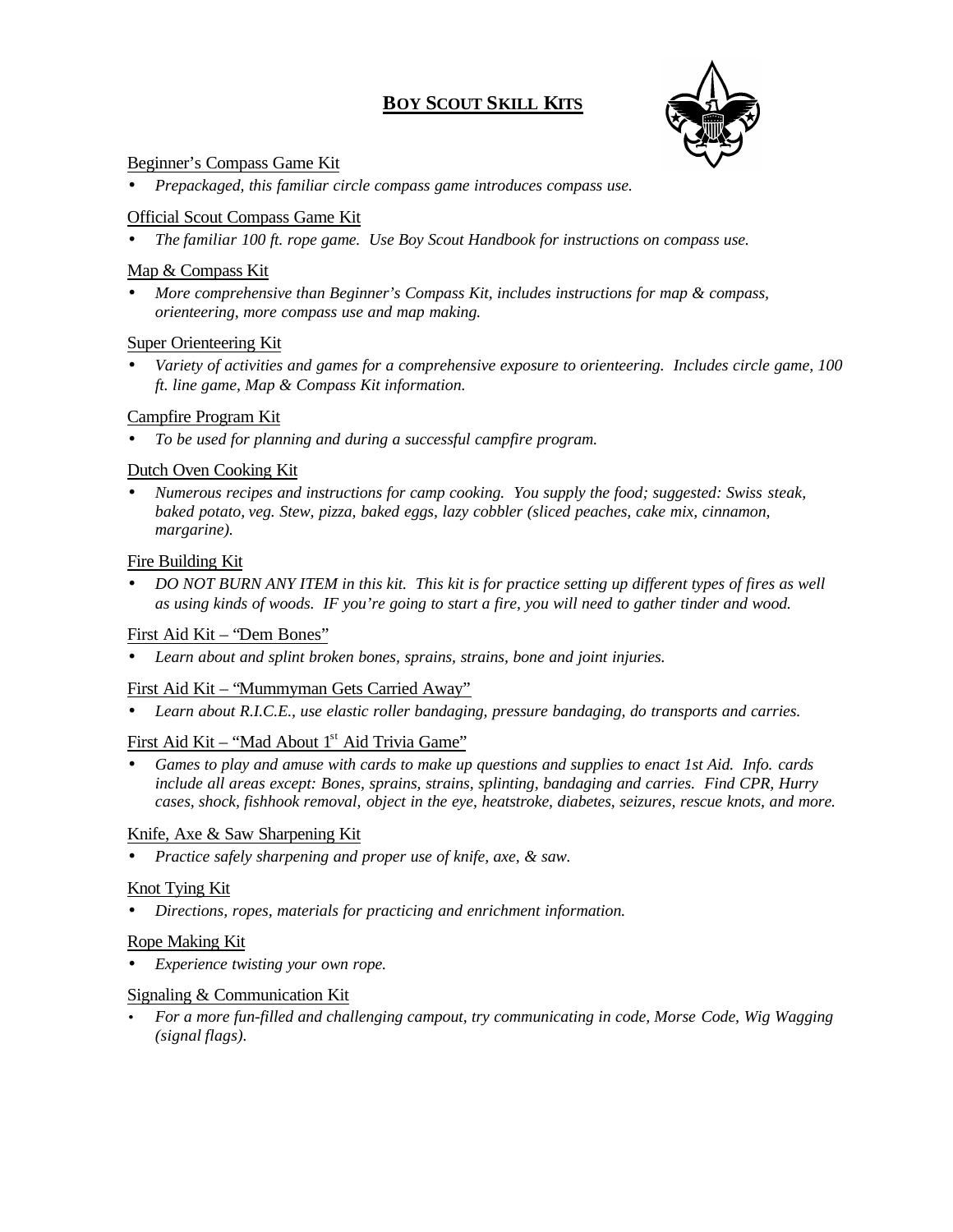## **EQUIPMENT RENTAL FEES**

Fees for non-Scouts are double

 SCOUTS Mattresses 1.00 / weekend

Archery 1.00 / shooter

BB guns 1.00 / shooter

Cross country skis 4.00 / half day

Snowshoes 4.00 / half day

Sleds 1.00 / half day

Broomball set 5.00 / 2 hours

Polar dome no charge

15.00 / weekend

Tents 5.00 / weekend

Tarps 3.00 / weekend

Patrol box 8.00 / weekend

Propane stove 8.00 / weekend

VCR player  $\&$  monitor  $5.00 / \text{half day}$ 

**The rental fee does not include charges for damaged equipment**





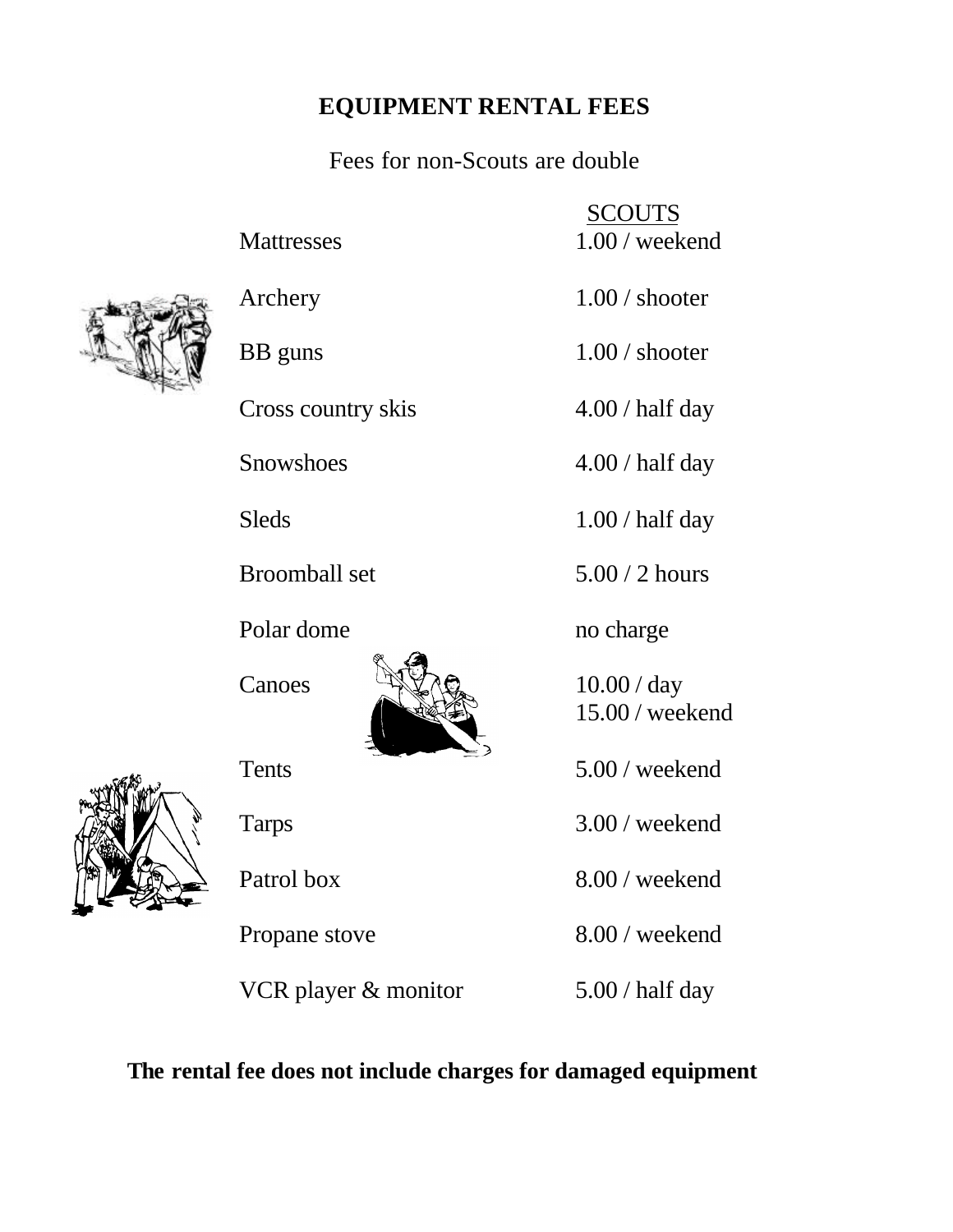Rum River Scout Camp has a year-round resident ranger in charge of 160 acres designed for Scouting FUN, with eight beautifully wooded campsites, a camporee area, two enclosed activity buildings with cooking facilities, Thurston Lodge, a sliding hill and much, much more! Reservations should be made with the Viking Council.

## **Map of Camp:**